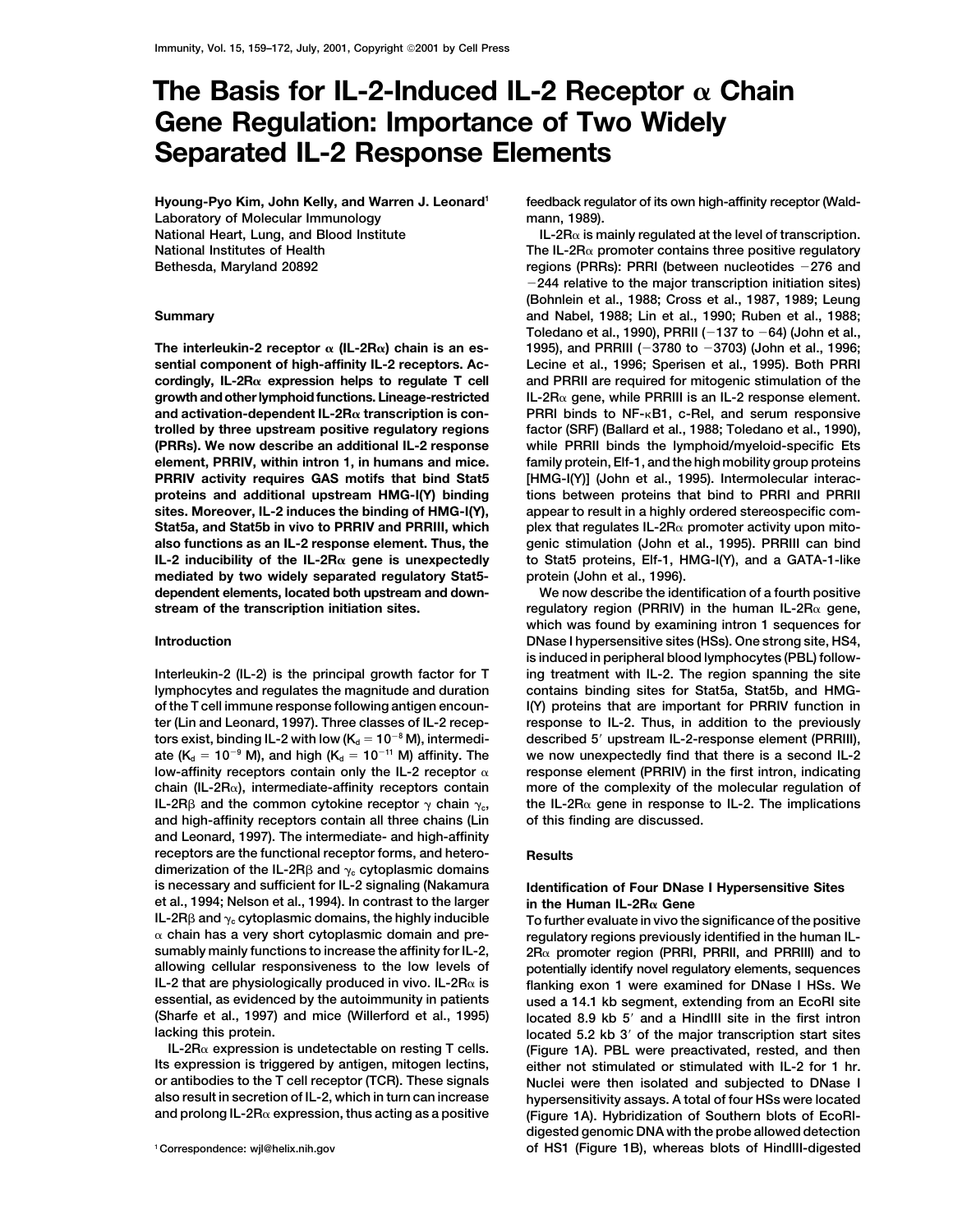

**Figure 1. Characterization of DNase I HSs of the Human IL-2R Gene**

**(A) A schematic showing locations of DNase I HSs in the human IL-2R**α gene. The thick **bar represents the probe. The transcriptional start site (1) is indicated by the horizontal arrow.**

**(B and C) Nuclei were isolated from preactivated PBL, cultured for 1 hr in the presence and absence of IL-2, and digested with DNase I as indicated. DNA was extracted, digested with the indicated restriction enzymes, and analyzed on 0.6% agarose gels. HS1 was mapped by hybridizing EcoRIdigested DNA with a 301 bp (**-**2106 to** -**1806) probe (B); HS2, HS3, and HS4 were identified by hybridizing HindIII-digested DNA with the same probe (C).**

**(D) Nuclei were isolated from YT cells, cultured for 1 hr in the presence or absence of IL-2, and digested with DNase I as indicated. DNA was extracted and then digested with BglII. HS4 was identified by probing with a 242 bp fragment (4800 to 5040). Size markers are shown on the right.**

**DNA with the same probe revealed HS2, HS3, and HS4 first intron 3.5 kb 3 to the transcription start sites (Figure 1C). HS2 and HS3 were detected with similar (Figure 1C), and we investigated this site as a putative efficiency in preactivated PBL whether or not the cells novel IL-2 response element. were stimulated with IL-2, but HS1 and HS4 were stronger in cells treated with IL-2. HS1 was located 3.5 kb upstream of the transcription initiation sites and thus The Four DNase I Hypersensitive Sites Correlate probably corresponds to PRRIII. The higher DNase I with IL-2R Gene Expression sensitivity of HS1 in IL-2-treated PBL (Figure 1B) indi- To further assess the relationship between the four hycates that IL-2 induced the opening of this region of chro- persensitive sites and human IL-2R gene transcription, matin and supports previous data that PRRIII is an IL-2 assays were performed using HeLa cells, which do not response element (John et al., 1996; Lecine et al., 1996; express this gene, and MT-2 cells, which constitutively Sperisen et al., 1995). HS2 and HS3 were located near express human IL-2R. HS1, HS2, HS3, and HS4 were to the transcription initiation sites and thus might corre- barely detectable in HeLa cells but were readily detected spond to the promoter region and PRRI and PRRII. This in MT-2 cells (data not shown), correlating the DNase region of chromatin containing the core promoter/PRRI/ hypersensitivity of these sites with human IL-2R ex-PRRII region is constitutively open, probably resulting pression. Given the strong inducibility of HS4, we further from preactivation with phytohemagglutinin (PHA) (Fig- characterized this site. A 241 bp fragment encomure 1C). Thus, HS1, HS2, and HS3 likely reflect** *cis***-acting passing the 4800 to 5040 region was used to probe elements in PRRIII, PRRI, and PRRII, respectively, indi- BglII-digested DNA, and BglII/SmaI and BglII/XbaI fragcating the importance of chromatin structure for positive ments were used as size markers. HS4 was mapped**

**regulation of the IL-2R gene. HS4 was located in the close to the XbaI site, which in turn is 3607 bp down-**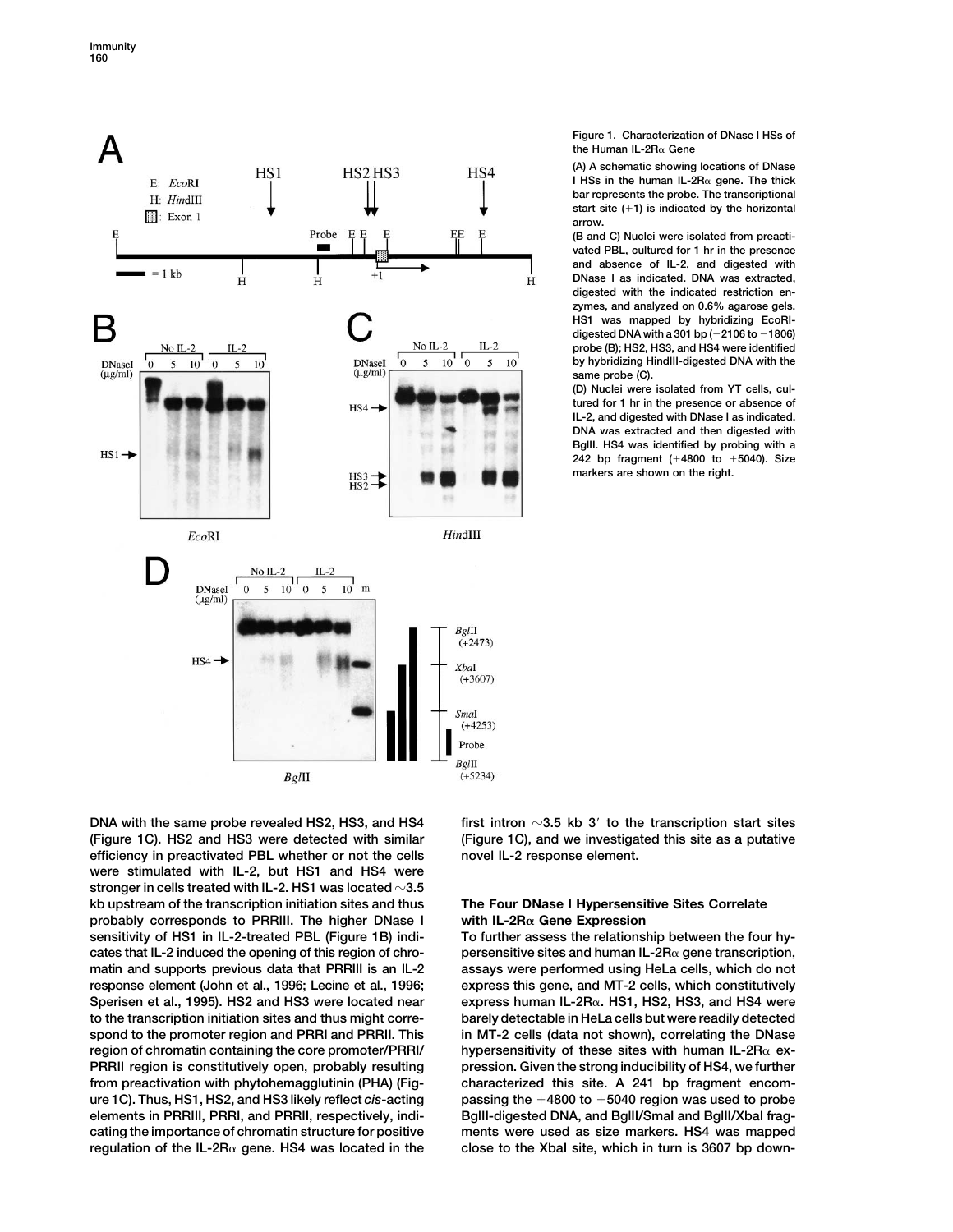human and mouse IL-2R<sub> $\alpha$ </sub> gene were identified. The 7 (Figure 4C). While the wild-type construct showed 4.6**kb BamHI fragment spanning human HS4 and the 7 kb fold IL-2 inducibility in YT cells, selective mutation of the** Ncol fragment spanning the first intron of the murine GASc<sub>I</sub> (M1), GASn (M2), and GASc<sub>II</sub> (M3) motifs modestly  $IL-2R\alpha$  gene were subcloned and sequenced on both lowered IL-2 inducibility. Double mutation of GASc<sub>I</sub> and **strands (GenBank Accession Number AF243502 and GASn (M4) or of GASn and GASc<sub>II</sub> (M5) more potently Number AF243503). A comparison of the human and decreased IL-2 inducibility, and simultaneous mutation nurine intron 1 sequences revealed that the HS4 region** of GASc<sub>I</sub> and GASc<sub>I</sub> (M6) or of all the GAS motifs (M7) was the most conserved (Figure 2A). Analysis of this abrogated IL-2 inducibility. These results suggest that **region (Figure 2B) revealed several potential consensus all of the GAS motifs are required for maximal IL-2 inducsequences for factor binding, including two consensus ibility. As shown in Figure 2B, PRRIV also contains AP-1 -interferon activated sequence (GAS) motifs and one sites; however, mutagenesis of these sites did not diminnonconsensus GAS motif. ish IL-2-inducibility (data not shown).** 

### **IL-2-Responsive Activity of the HS4 Region Stat5a and Stat5b Bind to PRRIV**

**The function of the IL-2-responsive HS4 sequences was As the deletion and mutagenesis analyses indicated the evaluated by transient transfection analyses using a lu- importance of the GAS motifs in PRRIV, we investigated ciferase reporter construct. The 651 bp (3214 to factor binding to the GAS motifs using electrophoretic 3864) region spanning human HS4 was generated by mobility shift assays (EMSAs). For these experiments, PCR and cloned in both orientations 5 as well as 3 of nuclear extracts were prepared from unstimulated or the human IL-2R promoter. The resulting constructs IL-2 stimulated YT cells and assayed for factor binding** were transfected into YT cells and analyzed for tran-<br>
scriptional activity in the absence or presence of IL-2. ure 5A). When the GASc<sub>I</sub> probe was assayed, one slowly **scriptional activity in the absence or presence of IL-2. ure 5A). When the GASc<sub>I</sub> probe was assayed, one slowly All constructs conferred IL-2 inducibility to the human migrating complex was generated with extracts from IL-2R promoter, suggesting that HS4 sequences con- IL-2 stimulated cells but not from unstimulated cells tained an IL-2 response element (Figure 3A). Similar** (Figure 5B, lanes 1 and 2). When the GASc<sub>II</sub> probe was **results were observed when the 3214 to 3864 frag- assayed, two complexes were generated with extracts ment was cloned upstream and downstream of the SV40 from IL-2-stimulated cells but not from unstimulated promoter instead of the IL-2R promoter (Figure 3B). cells (Figure 5B, lanes 7 and 8). All complexes were The corresponding murine sequences (2350 to 2955) competed by a 125-fold excess of either unlabeled wildalso conferred IL-2 inducibility to the murine IL-2Rα and type GASc<sub>I</sub> or GASc<sub>II</sub> competitor (Figure 5B, lanes 3, SV40 promoters in a position- and orientation-indepen- 5, 9, and 11). However, mutant GAS oligonucleotides**

**To characterize the IL-2 response element in HS4, a Stat5a and Stat5b proteins by supershift assays (Figure number of 5 and 3 deletion fragments were generated 5C). Although a monoclonal antibody against Stat3 did and inserted 5 to the SV40 promoter. The resulting not supershift any of the complexes, it partially diminconstructs were transfected into YT cells (Figure 4A). ished complex C3 (Figure 5C, lane 8 versus 7), sug-The 3204/3596 construct, which contains both of the gesting that Stat3 might also bind to PRRIV. consensus GAS motifs as well as the nonconsensus To define the nucleotides involved in Stat5 binding, GAS motif, mediated 5.3-fold IL-2 inducibility. How- we used uracil interference assays, which identify T nuever, when the 3 end was deleted to 3546 so that cleotides involved in protein-DNA interactions. Using a** GASc<sub>II</sub> is selectively eliminated (Figure 2B), IL-2 induc-<br>
DNA fragment spanning from nucleotide +3474 to +3622 **ibility decreased to 2.5-fold (Figure 4A). Further deletion of the PRRIV, uracil interference assays identified three** to +3516, which eliminated all GAS motifs, abrogated GAS motifs, two of which were canonical TTCN<sub>3</sub>GAA mo-**IL-2 responsiveness, indicating their importance for IL-2 tifs (Figures 5D and 5E). In these GAS motifs, thymines inducibility. at positions 1 and 9 in both strands (3519 and 3527**

had only a modest decrease in IL-2 inducibility ( $\sim$ 4-fold strong affinity for Stat5a, whereas the thymines at posi**inducible), but deletion to**  $+3450$  and  $+3509$  decreased tions 2 and 8 ( $+3520$  and  $+3526$  of GASc<sub>I</sub>m and  $+3577$ **and 3583 of GAScII the inducibility down to 2.4-fold and 1.4-fold, respec- ) showed weaker interaction with tively. Interestingly, the 3509/3596 fragment con- Stat5a (Figures 5D and 5E). Thymines at positions at 1 ferred very little inducibility by itself, even though it con- and 8 of nonconsensus GAS motif also showed weaker tains all three GAS motifs, indicating that the GAS motifs interaction with Stat5a. Thus, Stat5a could bind to nonwere not sufficient by themselves and that the upstream consensus GAS motif as well as two consensus GAS region was also important. Thus, we defined the 3389 motifs in PRRIV, although GASn has lower affinity for**  $\tan 3596$  region as a novel fourth IL-2R $\alpha$  positive regula-<br>Stat5a than GASc<sub>I</sub> and GASc<sub>II</sub>. **tory region, PRRIV. To determine whether Stat5 proteins could transacti-**

**stream of the major transcription initiation site (1), thus contribution of each GAS motif, we performed siterefining the mapping of the HS4 location (Figure 1D). directed mutagenesis (Figure 4B) and assayed the IL-2 To further characterize HS4, BAC clones spanning the responsiveness of each mutant construct in YT cells**

migrating complex was generated with extracts from **dent fashion (Figures 3C and 3D). (TTCNNNGAA mutated to TTGNNNAAA; see M1 and M3 in Figure 4B) could not compete complex formation, The GAS Motifs in HS4 Are Important indicating that these complexes were specific (Figure for IL-2-Induced PRRIV Activity 5B, lanes 4, 6, 10, and 12). We confirmed the binding of**

**Deletion of 5<sup>***'***</sup> sequences between**  $+3204$  **and**  $+3389$  **of GASc<sub>I</sub> and**  $+3576$  **and**  $+3584$  **of GASc<sub>II</sub>) showed a** 

**To clarify the functional significance and the relative vate PRRIV in vivo, dominant-negative Stat5aY694F or**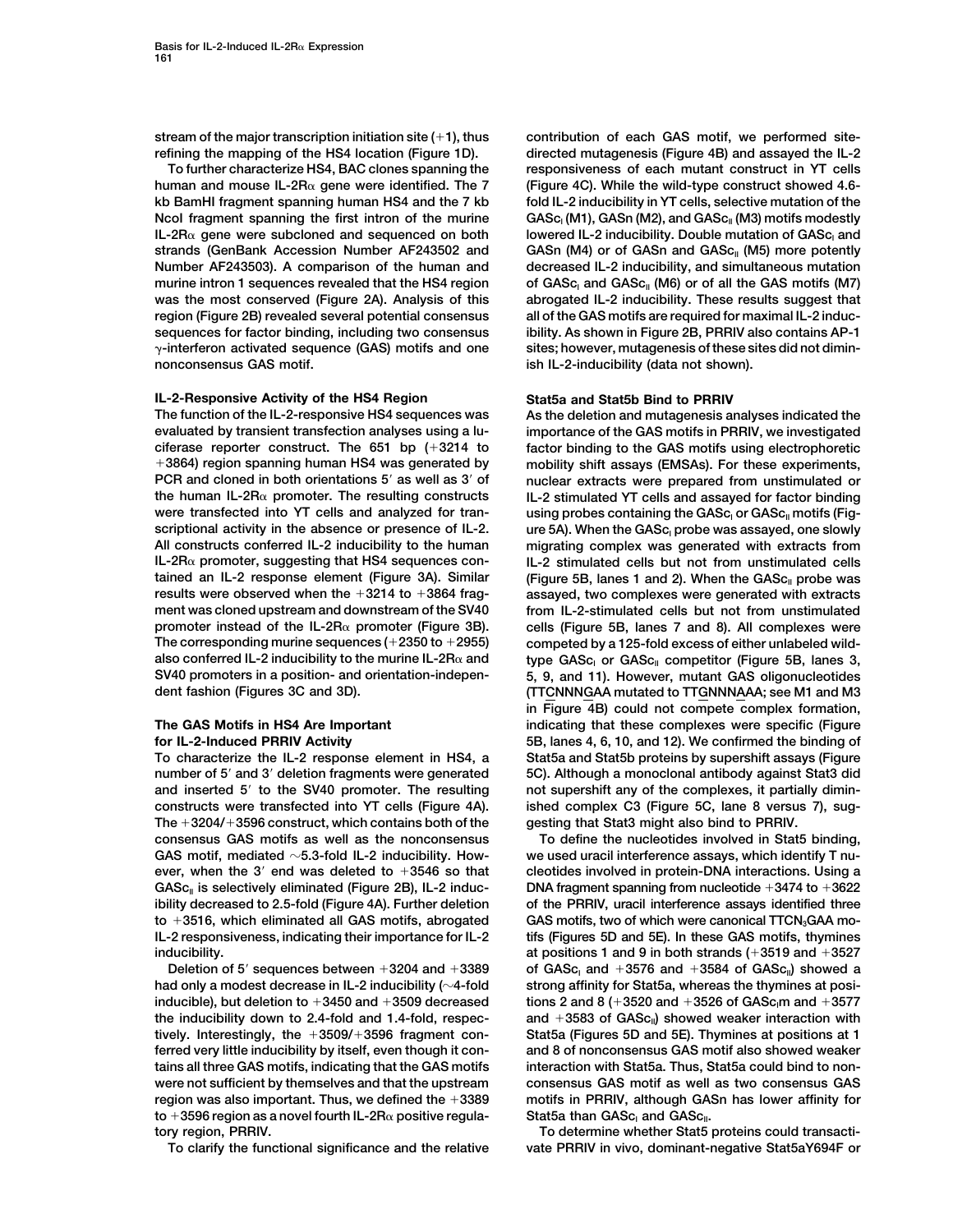|                |         | 5000<br>4000<br>30 <sub>0</sub><br>Mouse<br>2000<br>1000                                                                                           |
|----------------|---------|----------------------------------------------------------------------------------------------------------------------------------------------------|
|                |         | 5000<br>2000<br>3000<br>4000<br>1000<br>U                                                                                                          |
|                |         | Human                                                                                                                                              |
|                |         |                                                                                                                                                    |
| human          |         | +3252 TAGTCTTGAAACAAATCAGACTTTTTATTCCTCAGGG-TAAGAGTTCTCTAATGAAAT-- 3308<br>TATTCCTTGGGGGCAAGAGGTCTTTAATGAAATAA 2457                                |
| mouse          |         | $+2400 - -$ GTAGAAAA                                                                                                                               |
|                |         | AP-1                                                                                                                                               |
| human          |         | +3309 -- CAGACTGTCAACAGATGCAATTTCTAGQTGATTCATAAGGGCAGATTTTCATTCTGAA 3366                                                                           |
| mouse          |         | TTTGAA 2516<br>TAGOTGATTCA<br>+2458 GACAGACTGTCAAC                                                                                                 |
|                |         | $\blacktriangleright$ PRRIV<br>AP-1<br>+3389 M<br>NF-AT                                                                                            |
| human          |         | +3367 AATTTCCAAAGCCACCATTTAACATGGCAAGGGTTTATGAGG-ACATATTAGTCAACTTG 3425<br>CCG 2576<br>AATTGTGATGTGGTACAAGGGATG                                    |
| mouse          | +2517 A |                                                                                                                                                    |
| human          |         | +3426 AGTGTTTTTAGTCTCTATATTACTGGGCTCTGGGATGTGGTCAGAAAGAGAATCT--CCT 3483                                                                            |
| mouse          |         | 2635<br>ATTCTCCCT<br>+2577 GGTGTTTT<br>TGGGCCT                                                                                                     |
|                |         | *********<br>***                                                                                                                                   |
|                |         | NF-AT<br>+3509 『<br>${\tt GASC}_{\tau}$<br>+3484 GGTATTACCAATATGGCAC--GTTA-TTGAAGGCACCTTTCTCAGAACTGTGGAAATTCT<br>3540                              |
| human<br>mouse |         | 2695<br>+2636 GATGTTGCCAACACAGCAGCAGC<br>TAACTGAAGCCAC                                                                                             |
|                |         |                                                                                                                                                    |
|                |         | PRRIV $\P$ +3596<br>GASC <sub>TT</sub><br>$+3546$<br>GASn                                                                                          |
| human          |         | +3541 GAGAGTTTGTATGTCCCTTGATCATCTTTCTTTCATTCTAGGAATTCTGTGATCAAATCT 3600<br>+2696 GAGC--T-----GTCTCTTGATCATTTTTC----ATTCTAGGAATTCTGTAATCAAATCC 2744 |
| mouse          |         | **************** ********<br>*** ********* ****<br>$***$<br>$\star$                                                                                |
|                |         | NF-AT                                                                                                                                              |
| human          |         | +3601 TTATCC-TCTAGACTCAAAAATAATTCTTTAAAAAAACAGTGTGGAAACCCATTGAGATA 3659<br>+2745 TTATCCCTCTAGAGTCAGAAG----------A-CAGAAGGTATGGAAACATGTTAAGGTG 2793 |
| mouse          |         | ** ** *<br>** *******<br>$\star$ $\star$<br>****** ****** *** **<br>$\star$                                                                        |
|                |         |                                                                                                                                                    |
| human          |         | +3660 ATGTGTTTGTGTAATTATCCATTCTTGTAAAGACAACTGCCCACAATGGAATTTCCCATC 3719                                                                            |
| mouse          |         | +2794 GTACGCATGTCTAGTTATCCCTTCTGGTAAAGGCTACTGCCCACACTAGAAGTTCCGGTC 2853<br>$***$<br>$\star$<br>$\star$                                             |

## **Figure 2. Sequence of Human and Murine HS4**

**(A) Dot plot matrix comparison of the human and murine IL-2R gene sequences from 1 to 5000. (B) Sequence comparison of the HS4** region of human and murine IL-2Rα genes. Boxed are two consensus GAS motifs and one nonconsensus GAS motif as well as potential **binding sites for NF-AT and AP-1.**

**Stat5bY699F were coexpressed with the 3329/3596 inducibility, confirming that Stat5 proteins are important human IL-2R-luciferase reporter construct (Figure 5F). for IL-2-induced activity of PRRIV. The effect of the dom-Cotransfection of either dominant-negative construct inant-negative Stat5a and Stat5b constructs was partial, but not the empty expression vector diminished IL-2 perhaps reflecting significant levels of the homologous or**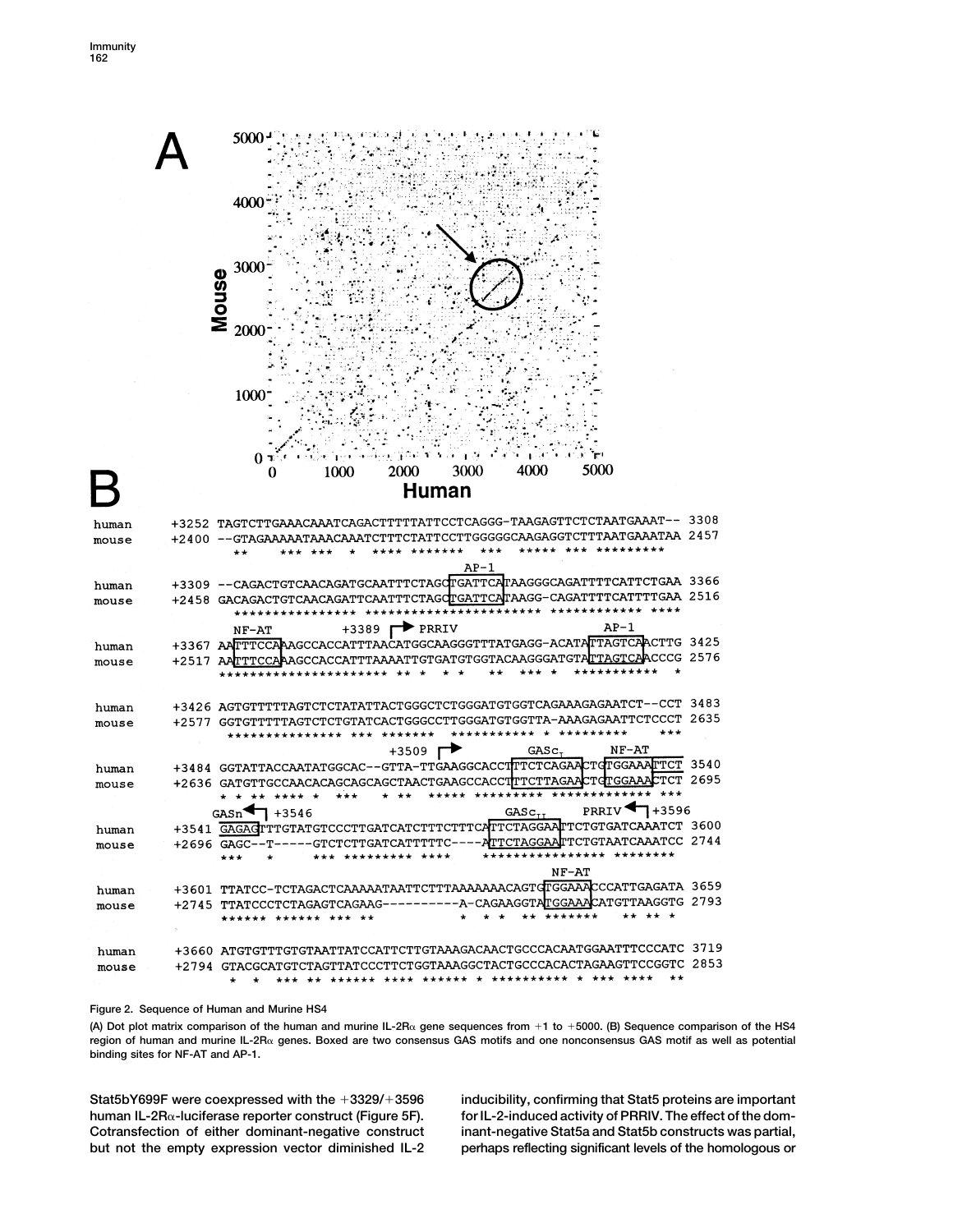

**Figure 3. IL-2 Responsiveness of the HS4 Region**

**(A) Fragments spanning HS4 (3214 to 3864) were generated by PCR and cloned in both orientations 5 and 3 to the human IL-2R promoter (**-**689 to 105) in pGL3-Basic. These constructs were transfected into YT cells and evaluated for their IL-2 responsiveness.**

**(B) As in (A), except that the fragments spanning HS4 were cloned in both orientations 5 and 3 to the SV40 promoter in pGL3-Promoter. (C) Fragments spanning 2350 to 2955 of murine IL-2R gene were generated by PCR and cloned in both orientations 5 and 3 to the** murine IL-2R<sub>«</sub> promoter (-589 to +93) in pGL3-Basic. The resulting constructs were transfected into PC60 cells and evaluated for IL-2 **responsiveness.**

**(D) As in (C), except that the 2350 to 2955 fragment was cloned in both orientations 5 and 3 to the SV40 promoter in pGL3-Promoter.**

**heterologous endogenous Stat5 protein relative to the cal properties. These "architectural" factors can induce level of the transfected dominant-negative Stat5 con- structural changes in DNA substrates (Lehn et al., 1988; structs. These findings are consistent with observations Nissen and Reeves, 1995) that, in turn, can lead to alter-***/*- **(Nakajima et al., 1997) and** *Stat5b*-*/*- **(Imada** et al., 1998) mice, as well as in *Stat5a<sup>–⊢</sup> Stat5b<sup>–/ –</sup> double order functional complexes (Bustin and Reeves, 1996).* **knockout mice (Moriggl et al., 1999 and Figure 6), where In addition, HMG-I(Y) appears to play a critical role in defects in IL-2-induced IL-2R expression were noted. chromatin architecture (Reeves and Nissen, 1995), per-Together, these studies explain the basis for the vital role haps by interacting directly with isolated nucleosome of Stat5 proteins in IL-2-induced IL-2Rα expression.** 

**amination of the sequence of the 3329 to 3509 region region (John et al., 1995). To determine whether HMGrevealed that it was 60% A:T rich and contained many I(Y) binds to the PRRIV region, DNase I footprinting was I(Y) proteins. HMG-I and HMG-Y are small nonhistone 3596 DNA fragments labeled on either the top (Figure proteins that bind in the narrow minor groove of A:T- 7A) or the bottom (Figure 7B) strand. Footprints for rich B form DNA. HMG-I (107 amino acids) and HMG-Y HMG-I were observed at a number of locations in PRRIV (96 amino acids) derive from alternatively spliced tran- (vertical bars a to k in Figure 7A and 7B, summarized scripts of the same gene with indistinguishable biologi- in Figure 7C).**

**in** *Stat5a* **ations in the assembly of transcription factors into higher rotational setting of DNA on the surface of nucleosomes** HMG-I(Y) Binds to Multiple Elements within the PRRIV<br>
Upstream Region and Contributes to IL-2-Induced<br>
PRRIV Activity<br>
In addition to the importance of the GAS motifs, the<br>
region upstream of the GAS motifs was also impor **performed using purified HMG-I protein and +3269/**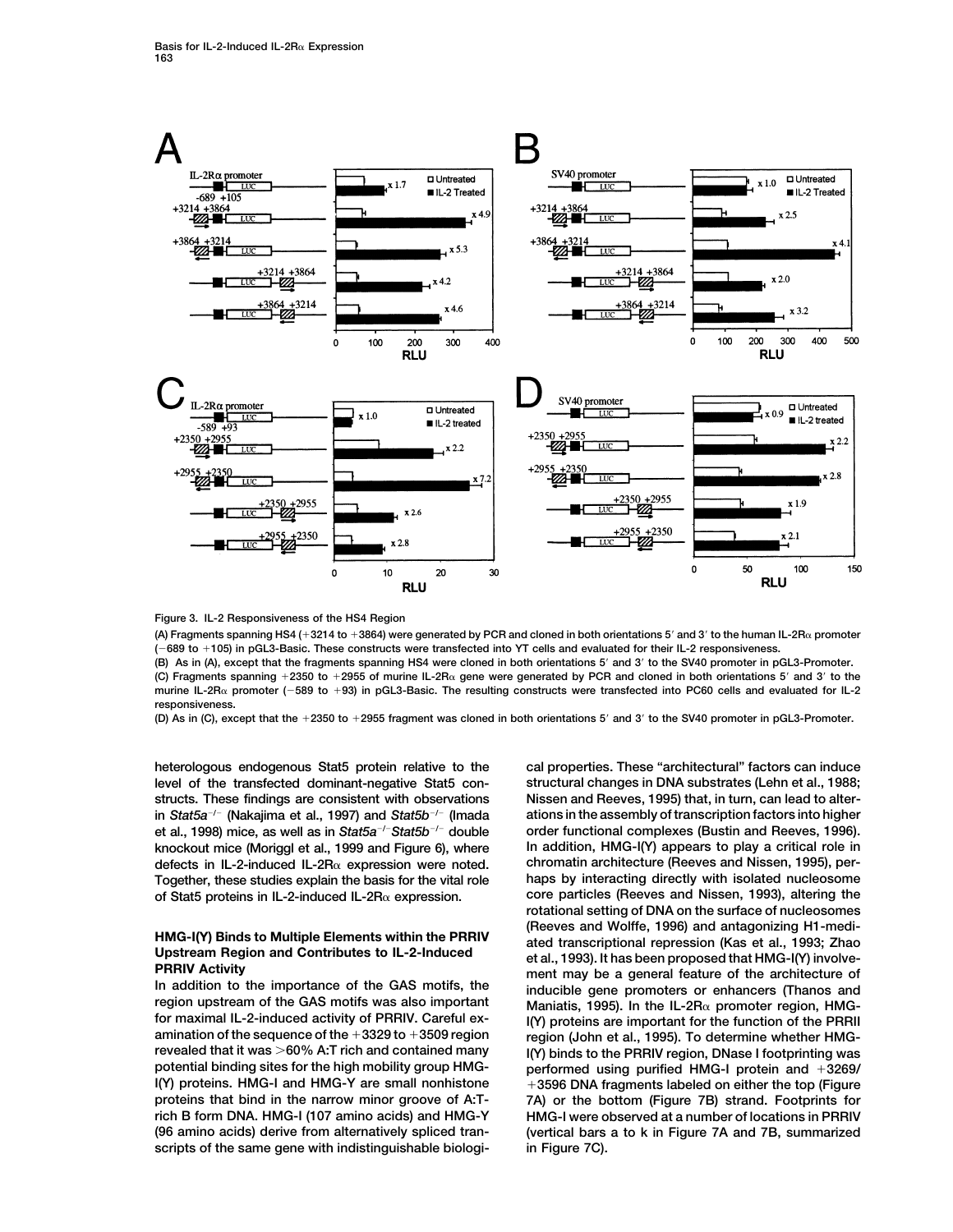

**Figure 4. Two Consensus and One Nonconsensus GAS Motifs Are Required for Maximal IL-2 Responsiveness of PRRIV (A) HS4 sequences were subjected to systematic 5 and 3 deletions, and the fragments were inserted 5 to the SV40 promoter in pGL3- Promoter. The resulting constructs were transfected into YT cells and their IL-2 inducibility was evaluated.** (B) Sequences of wild-type (WT) and mutant (M1, M2, M3, M4, M5, M6, and M7) constructs. The positions of GASc<sub>I</sub>, GASn, and GASc<sub>II</sub> are **indicated. For the mutant constructs, only the mutations are shown; hyphens indicate identity to the wild-type sequence. (C) Mutations in the GAS motifs in PRRIV were made in the context of a 3329/3596 human IL-2R-luciferase reporter construct. Constructs were transfected into YT cells, followed by no stimulation or stimulation with IL-2.**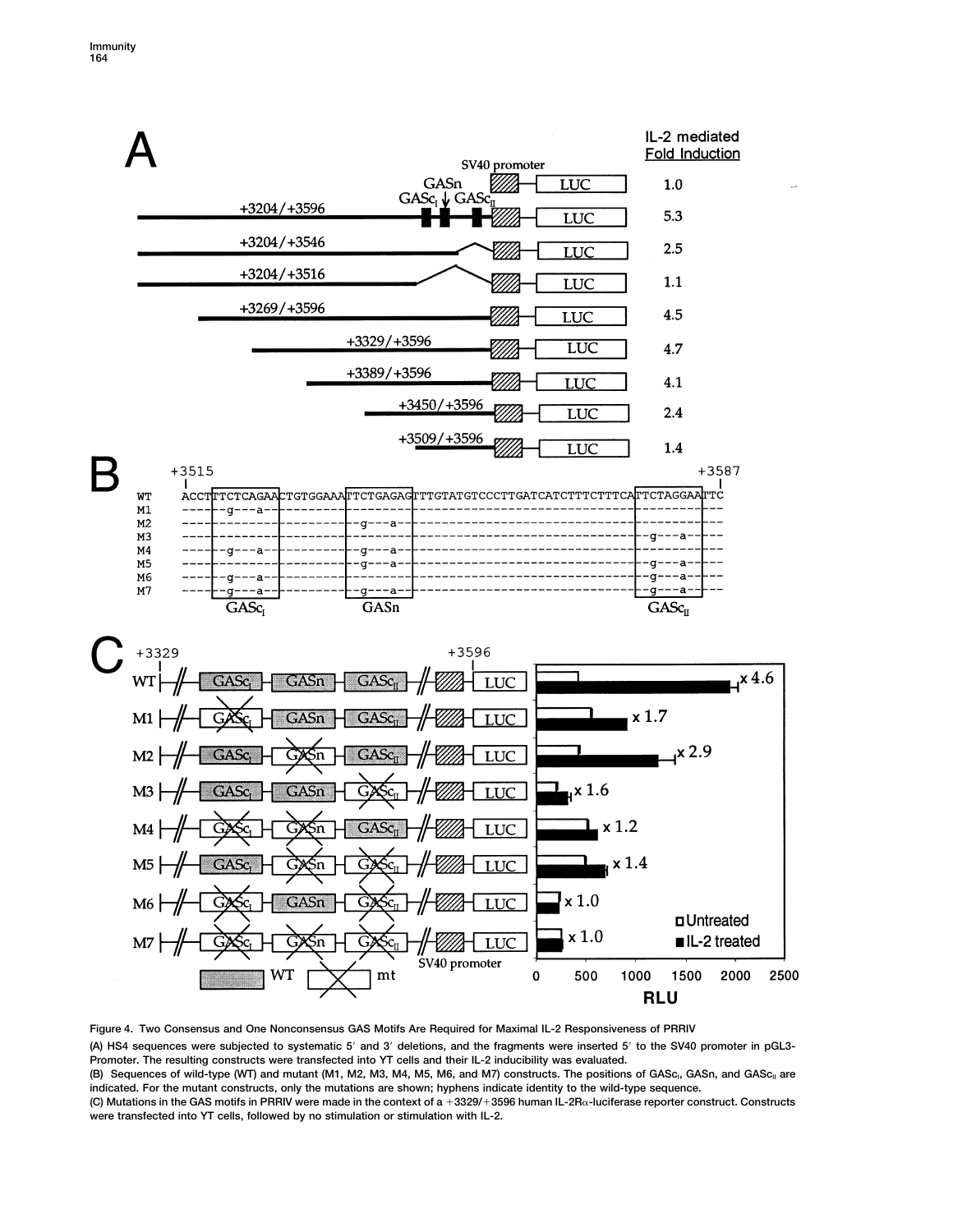

**Figure 5. Stat5 Binds to and Regulates PRRIV Activity**

(A) Sequences of the +3509/+3539 (GASc<sub>i</sub>) and +3566/+3596 (GASc<sub>il</sub>) oligonucleotides used in (B) and (C). For mGASc<sub>i</sub> and mGASc<sub>il</sub>, the **GAS motifs are underlined, and the mutated nucleotides are in lowercase italics.**

(B) EMSAs using wild type or mutant probes (GASc<sub>i</sub>, mGASc<sub>i</sub>, GASc<sub>ii</sub>, and mGASc<sub>ii</sub>) from PRRIV and extracts from untreated YT cells (lanes **1 and 7) or extracts from IL-2-treated cells (lanes 2 to 6 and 8 to 12). In lanes 3 to 6 and 9 to 12, a 125-fold molar excess of the indicated oligonucleotides was added.**

(C) EMSAs using the GASc<sub>i</sub> and GASc<sub>ii</sub> probes and nuclear extracts from YT cells not stimulated (lanes 1 and 6) or stimulated with IL-2 (lanes **2 to 5 and 7 to 10). In lanes 3 to 5 and 8 to 10, EMSAs were performed in the presence of antibodies to Stat3, Stat5a, or Stat5b, as indicated. (D) Uracil interference analysis of Stat5a binding to PRRIV. 3474 to 3622 probes labeled on the top or bottom strand were generated by PCR (see Experimental Procedures), and recombinant Stat5a protein was bound. Free (F) and bound (B) probes were excised from the gel, treated with piperidine, resolved on 6% denaturing gels, and autoradiographed.**

**(E) Summary of data from panel (D). Strong (solid circles) and weak (open circles) interferences are indicated.**

**(F) Dominant-negative Stat5 constructs inhibit PRRIV activity. YT cells were transfected with 10 g of 3329/3596 human IL-2R-luciferase reporter construct together with 10 g pCi, pCiStat5A Y694F, or pCiStat5b Y699F. Transfected cells were either not stimulated or stimulated with IL-2.**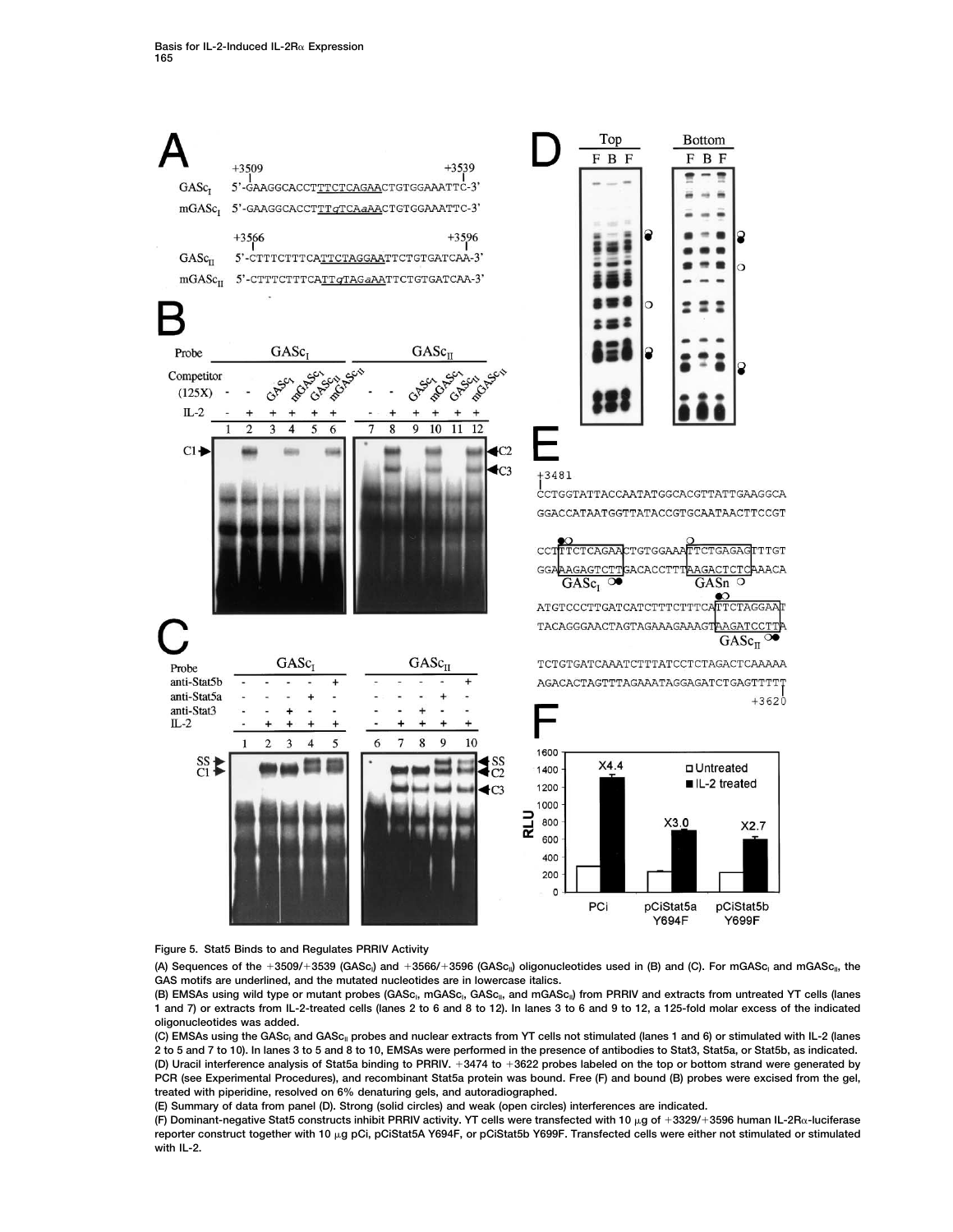

**higher IL-2R expression was seen in the WT mice (lane 2 versus both PRRIII and PRRIV by Stat5a, Stat5b, and HMG-1). The cells were then washed three times and then were cultured I(Y) (Figure 8A). Consistent with the lack of known GAS for 24 hr additional time in the absence (lanes 3 and 5) or presence motifs in the PRRI/II region, ChIP analyses did not reveal**

different affinities could form with the wild-type probe<br>
(Figure 7E, lane 1). Complex C1 represented a protein-<br>
DNA interaction of high affinity since it was apparent<br>
with the addition of lower amounts of HMG-I, while<br>

human IL-2Rα-luciferase reporter construct and as-<br>sayed the IL-2 responsiveness of each mutant construct regulatory elements. The Sphl/Pstl fragment (-2543 to sayed the IL-2 responsiveness of each mutant construct<br>in YT cells. In the experiment shown in Figure 7F, while<br>the wild-type construct showed 3.7-fold IL-2 inducibility<br>in YT cells, mutation of two HMG binding sites (MH1 MH2, and MH4) showed ∼2.6-fold, 3.1-fold, and 3.0-<br>**19.4-fold IL-2 inducibility respectively, Mutation of four or and ducibility (Figure 8C). Mutation of either PRRIII or PRRIV fold IL-2 inducibility, respectively. Mutation of four or ducibility (Figure 8C). Mutation of either PRRIII or PRRIV** five HMG binding sites (MH3, MH5, and MH6) showed **2.0-fold, 2.3-fold, and 2.6-fold IL-2 inducibility, respec- fold, respectively, but simultaneous mutation of PRRIII and PRRIV abrogated IL-2 inducibility. These data indi- tively. Simultaneous mutation of all sites, b to h, (MH7) diminished IL-2 inducibility to 1.9-fold. The MH7 con- cate that both PRRIII and PRRIV are required for maxistruct showed approximately comparable IL-2 inducibil- mal IL-2-induced IL-2R** a promote<br>ity to the +3450/3596 human II -2R<sub>0</sub>-luciferase reporter buman and murine IL-2R a genes. **human and murine IL-2R genes. ity to the 3450/3596 human IL-2R-luciferase reporter construct (2.4-fold; Figure 4A). There was a slightly greater decrease (1.7-fold inducibility) when the i and j Discussion regions were additionally mutated (data not shown).** Thus, the HMG-I(Y) binding sites appear to substantially  $I = 2R\alpha$  is required for the formation of high-affinity IL-2 **explain why the construct containing upstream se- receptors, which allows cells to respond to the low levels quences has more activity than those containing only of IL-2 that are physiologically produced in vivo. Mice**

**GAS motifs as shown in Figure 4A. Thus, for maximal IL-2 inducibility, multiple HMG-I(Y) binding sites as well as GAS motifs in PRRIV are required.**

# **Stat5 and HMG-I(Y) Proteins Bind to PRRIII and PRRIV In Vivo**

**To further investigate factor binding to PRRIV in vivo, we performed chromatin immunoprecipitation (ChIP) experiments. Chromatin was prepared from YT cells that were crosslinked with formaldehyde. DNA was sheared to an average size of 400 bp, and immunoprecipitations were performed with specific antisera. The complexes were harvested using magnetic beads, crosslinking was reversed, and the DNA was then recovered and PCR amplified with primer pairs that separately ampli-**Figure 6. Essential Role for Stat5 Proteins for IL-2-Induced IL-2R $\alpha$  fied PRRIII, PRRI/PRRII, and PRRIV. Consistent with in<br>Gene Expression expression wild-type (WT) or Stat5a/Stat5b double knockout mouse (DKO)<br>Wild-typ of IL-2 (lanes 4 and 6). Shown is IL-2-induced IL-2H $\alpha$  expression<br>on CD8-gated cells. IL-2H $\alpha$  was induced by IL-2 in the WT but not<br>in the Stat5a/Stat5b DKO mice.<br>in the Stat5a/Stat5b DKO mice.<br>tion. Although HMG-I(Y) To confirm that these sites were contacted by HMG-I,<br>we performed EMSAs with wild-type and mutant +3317/<br>+3478 DNA fragments (Figure 7D). Three complexes of Stat5 binding to PRRIII and PRRIV.

affinity interactions (data not shown). The formation of<br>
C3 was diminished by mutation of HMG-I(Y) binding<br>
sites g/h (mutant MH1), d/e/f (mutant MH2), or b/c (mu-<br>
tant MH4), while mutation of our or five HMG-I(Y) bindi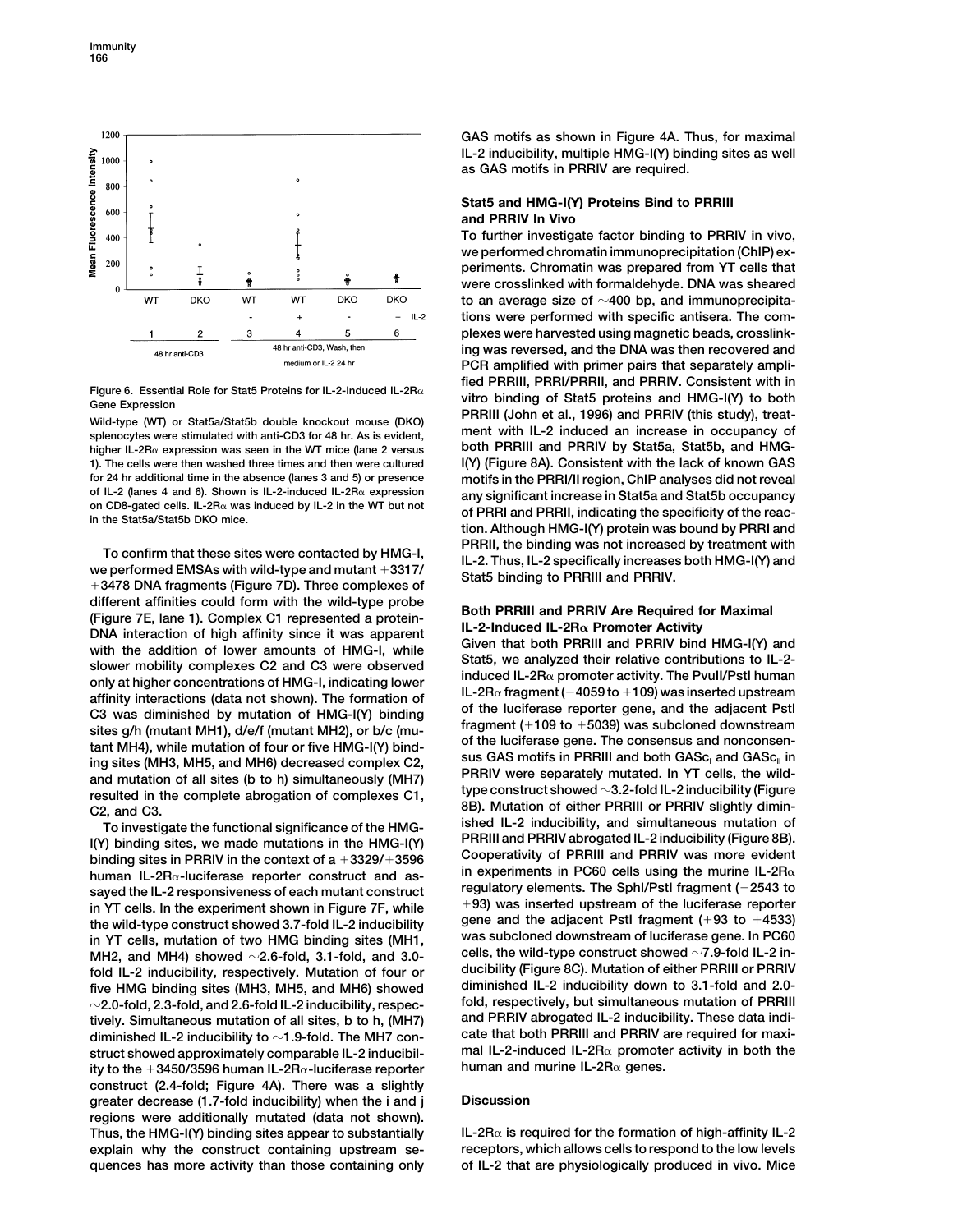

**Figure 7. Functionally Important HMG-I(Y) Sites in PRRIV**

**(A and B) DNase I footprinting of HMG-I on PRRIV. The DNA fragment was labeled at either 3269 (A) or 3596 (B). Recombinant HMG-I proteins were added as indicated (lanes 3 and 6 in each panel). A Maxam-Gilbert "G" chemical cleavage of the naked DNA served as a sequence reference marker (lanes 1 and 4). Lanes 1 to 3 and 4 to 6 are two different loadings of the same samples that were electrophoresed for different lengths of time. The nucleotide numbers are relative to the major transcription start site. The vertical solid lines (labeled a, b, c, d, e, f, g, and h) indicate areas protected by HMG-I.**

**(C) Position of HMG-I footprints relative to GAS motifs in PRRIV.**

**(D) Schematic showing the HMG-I(Y) mutants (MH1 to MH7) evaluated in (E) and (F). Only the mutations are shown; hyphens indicate WT sequence.**

**(E) EMSAs were performed using 4 ng of recombinant HMG-I protein and 32P-labeled 3317 to 3478 WT or mutant (MH1 to MH7) probes. (F) Effect of mutating HMG-I(Y) binding sites in PRRIV in the context of a 3329/3596 human IL-2R-luciferase reporter construct. Constructs were transfected into YT cells, followed by no stimulation or stimulation with IL-2.**

**lacking IL-2R exhibit profound autoimmunity and pre- initiation sites. We now have identified an additional mature death, underscoring the importance of this pro- positive regulatory region, PRRIV, which is located tein. IL-2R is not expressed by resting lymphocytes but within the first intron. PRRIV was initially identified as is potently induced after antigen encounter. Although it an IL-2-inducible DNase I hypersensitive site (HS4), and** is less well appreciated, the expression of IL-2R $\alpha$  is it fulfills the criteria of an IL-2 responsive enhancer, as **also potently induced after stimulation with IL-2. This it can increase transcriptional activity following IL-2 induction serves as a mechanism by which IL-2 can treatment in a promoter- and orientation-independent upregulate expression of its own high-affinity receptor fashion. Interestingly, all of the hypersensitive sites, in- (Lin and Leonard, 1997; Waldmann, 1989). The physio- cluding HS4, were constitutively detected in MT-2 cells,**  $logical$  significance of this regulation is suggested by which constitutively express the IL-2R $\alpha$  gene and have **analysis of Stat5a knockout mice that exhibit a defect constitutively activated nuclear Stat5 even without IL-2** in IL-2-induced IL-2R<sub> $\alpha$ </sub> expression and proliferation in stimulation (Migone et al., 1995). **vitro and defective expansion of V8 T cells in vivo in Analysis of PRRIV revealed a total of three GAS motifs, response to the superantigen, Staphylococcus entero- including one nonconsensus and two consensus sites. toxin B (Nakajima et al., 1997). Because of its immuno- Each of these sites contributes to PRRIV activity, as logical importance and its strong inducibility, the molec- the IL-2 inducibility decreased significantly when any of ular regulation of the IL-2R** $\alpha$  gene has been extensively them was mutated. In addition to the importance of the **investigated. Previous studies have characterized three GAS motifs, a deletion analysis revealed that additional important elements upstream of the major transcription sequences are also required for the full function of**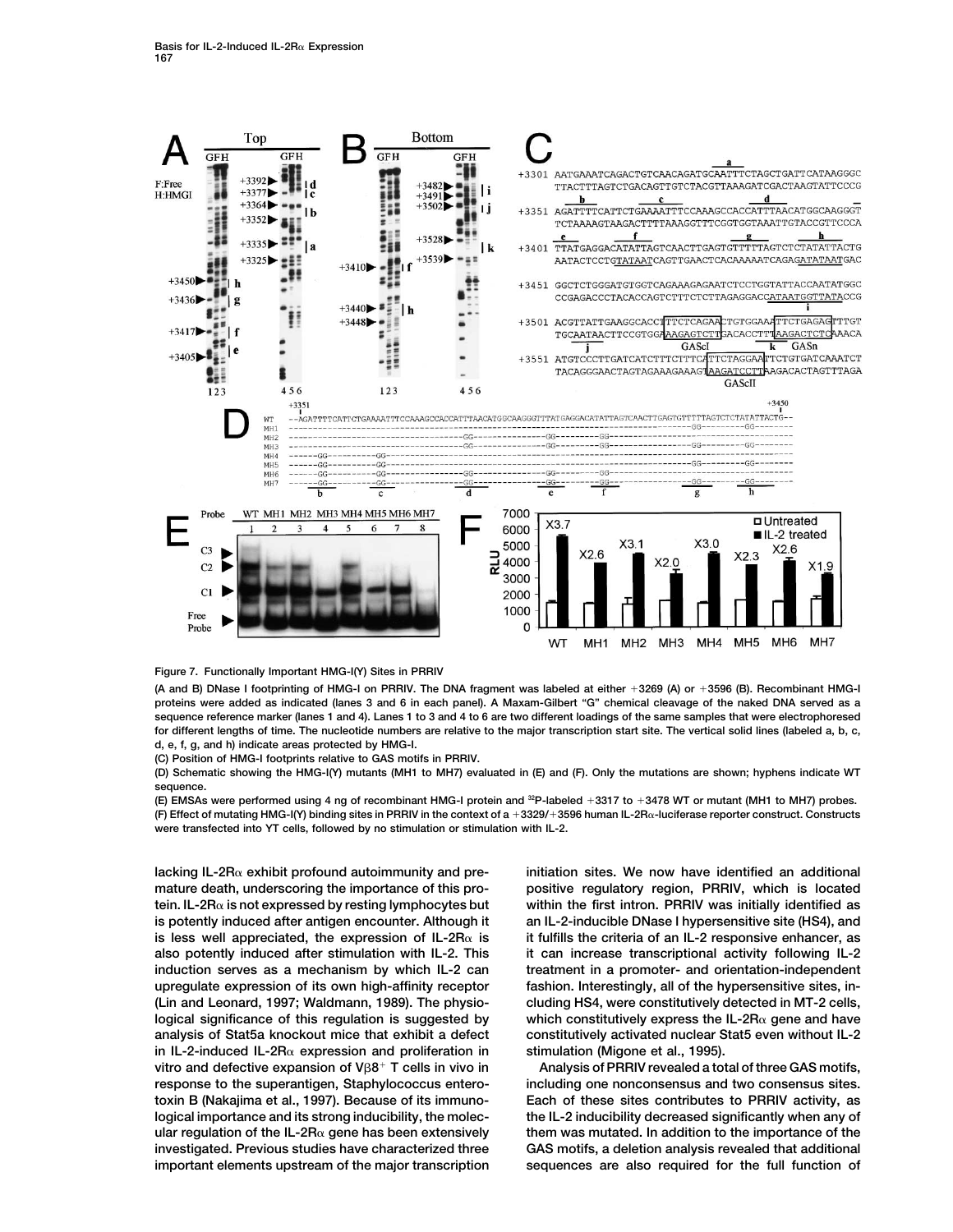

**Figure 8. Binding of Stat5a, Stat5b, and HMG-I(Y) to Both PRRIII and PRRIV In Vivo Correlates with the Importance of Both PRRIII and PRRIV for Maximal IL-2-Induced Reporter Activity**

**(A) ChIP assays were performed using YT cells. DNA was purified and used as a template for PCR reactions with pairs of primers that amplify PRRIII, PRRI and PRRII, or PRRIV, as indicated.**

**(B and C) Both PRRIII and PRRIV are required for maximal IL-2-induced IL-2R promoter activity. Regions from human (B) and murine (C)** PRRIII and PRRIV are shown to indicate the WT and mutant sequences. PRRIII and PRRIV fragments were incorporated into -4061 to +109 **and 109 to 5039 human IL-2R-luciferase reporter constructs and transfected into YT cells (B). Analogous murine PRRIII and PRRIV fragments were incorporated into** -**2543 to 93 and 93 to 4533 murine IL-2R-luciferase reporter constructs and transfected into PC60 cells (C). Cells were then either not stimulated or stimulated with IL-2.**

**we identified multiple HMG-I(Y) binding sites in the up- ducibility even when the GAS motifs are intact. stream region of PRRIV and found that simultaneous Analysis of the activity of luciferase reporter con-**

**PRRIV. Using DNase I footprinting analysis and EMSAs, mutation of these sites substantially decreases IL-2 in-**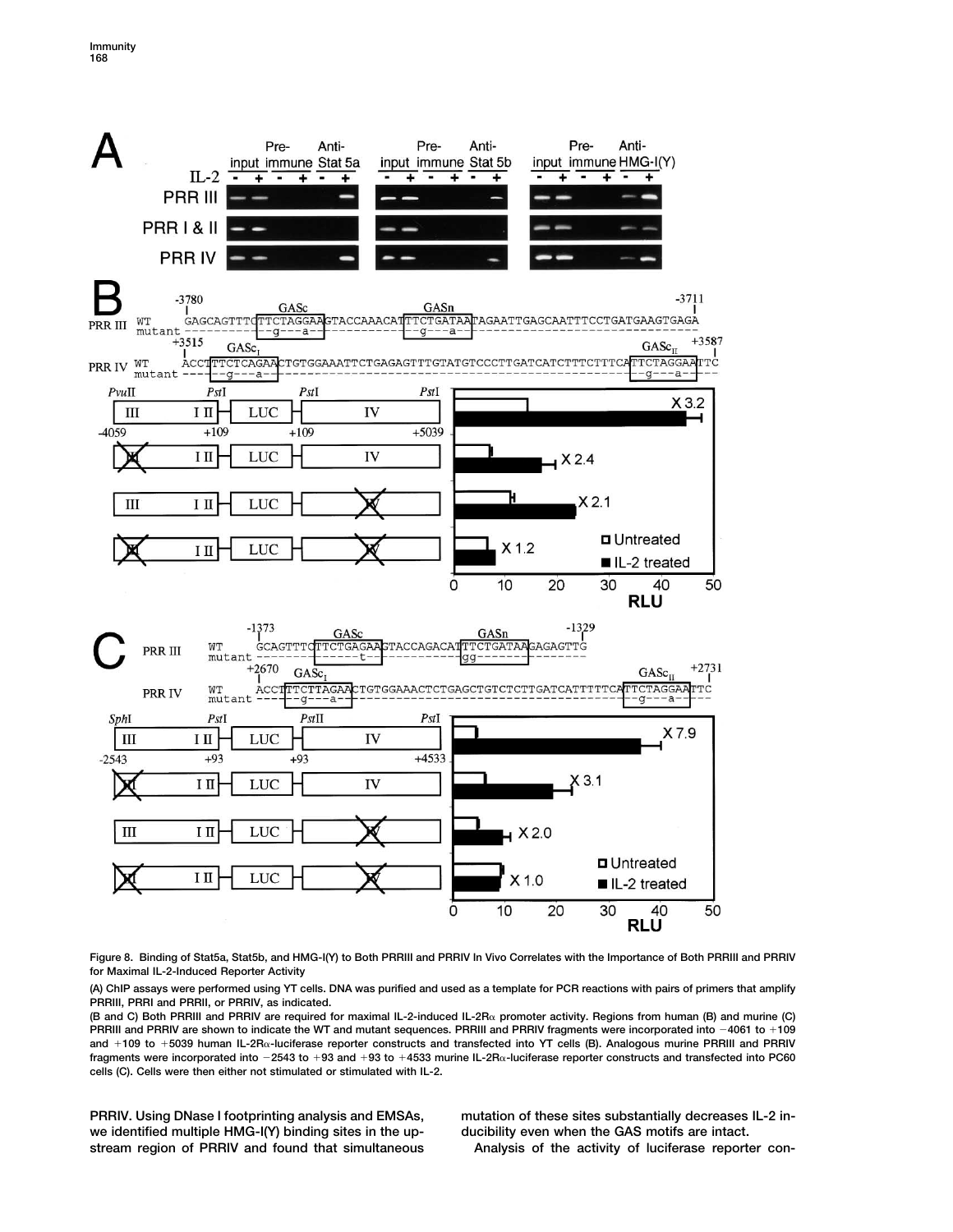**of the reporter and PRRIV was downstream revealed may not simply be redundant elements. In addition to the importance of both PRRIII and PRRIV for maximal IL- HMG-I(Y) and Stat5 binding sites, PRRIII is critically de-2-induced activity. Previously, human and murine PRRIII pendent on an Ets binding site that can bind the lineagewere found to confer IL-2 inducibility to the IL-2R gene restricted factor, Elf-1, the expression and phosphoryla- (Bucher et al., 1997; John et al., 1996; Soldaini et al., tion of which are increased by antigenic stimulation. As 1995). Given the existence of PRRIII, our discovery of such, PRRIII may be activated in a lineage- and activa-PRRIV as a second IL-2 response element was unex- tion-dependent manner. PRRIV instead may be an impected. The existence of PRRIV indicates that two portant "amplifier" that perhaps is not as dependent widely spatially separated regulatory regions can coop- on lineage. Another possible difference between these erate and/or are at least partially redundant in their abil- sites is that PRRIII is unlikely to be affected by Pol II ity to mediate IL-2 inducibility of the IL-2Rα gene. Using** during active transcription, whereas one can envision **chromatin immunoprecipitation assays, we demon- that factors binding to PRRIV might be displaced by strate that both PRRIII and PRRIV bind Stat5a, Stat5b, Pol II as transcription proceeds through the first intron, and HMG-I(Y) in an IL-2-inducible fashion. This not only which would necessarily suggest that the role of PRRIV clarifies the mechanism for PRRIV action but also stud- might be more transient while that of PRRIII could be ies some of the factors binding to PRRI, PRRII, PRRIII, more sustained. In summary, we have further clarified** and PRRIV in vivo. Importantly, the chromatin immuno-<br>precipitation assays revealed that IL-2 induced the re-<br>demonstrating that at least two widely separated ele**precipitation assays revealed that IL-2 induced the re- demonstrating that at least two widely separated elecruitment of HMG-I(Y), Stat5a, and Stat5b to both PRRIII ments, each containing GAS motifs and HMG-I(Y) bindand PRRIV but not to PRRI or PRRII. This complexity is ing sites, help to regulate this vital function. These studconsistent with the importance of the inducibility of this ies clarify the basis for the critical role of Stat5 proteins**  $IL-2R<sub>\alpha</sub>$  constructs, maximal activity required the pres**ence of both PRRIII and PRRIV. These findings explain Experimental Procedures the basis for the markedly defective IL-2-induced IL-2R expression in mice lacking Stat5a and Stat5b. Although Cell Culture HMG-I(Y) binding was augmented after stimulation with The cell lines YT and PC60 were maintained at 37C in RPMI 1640 IL-2, a basal level of HMG-I(Y) binding was detected** supplemented with 10% fetal bovine serum (FBS), 2 mm level of  $\frac{1}{2}$  mine, 100 U/ml penicillin G, and 100  $\mu$ g/ml streptomycin. even before IL-2 stimulation and recruitment of Stat5. **Thus, these observations plus the binding assays in Antibodies and Recombinant Proteins Figure 7E with purified HMG-I indicate that HMG-I(Y) Recombinant HMG-I protein and anti-HMG-I(Y) antibodies were gifts Stat5. Presumably, HMG-I(Y) exerts its positive effect binant Stat5a protein was purified as described (John et al., 1999).**

Important regulatory elements have long been appreciated to exist in introns. For example, the immuno-<br>globulin  $\kappa$  chain gene enhancer is located in an intron<br>(Picard and Schaffner, 1984). For STAT proteins, most<br>important elements have been found in promoter re-<br>g **GAS motifs have been found in an intron (Xu et al., 1996). stimulated with IL-2 for 1 hr. Cells in logarithmic-phase growth (2–5 The IL-2R**α gene provides an example of a gene in which  $\frac{10^5}{m}$ , 160 ml) were harvested by centrifugation and washed once<br>IL-2 responsiveness (and perhaps responsiveness to in RPMI 1640 medium. The cells were resusp IL-2 responsiveness (and perhaps responsiveness to<br>any cytokine) has been demonstrated to depend on mul-<br>tiple elements that collectively are located both in the<br>5' regulatory region and the first intron. Each of the two<br> **IL-2 response elements has more than one GAS motif, nuclear pellet was resuspended in 0.8 ml ice-cold buffer A (50 mM** with PRRIII binding Stat5 as a tetramer and PRRIV in-<br>volving a total of three GAS motifs (two of which are CaCl<sub>2</sub>, and 1 mM EGTA) and repelleted at 3000 rpm for 5 min at volving a total of three GAS motifs (two of which are consensus motifs). Thus, IL-2 inducibility of this gene involves greater complexity and likely greater functional<br>redundancy than was previously appreciated. Although  $\frac{37^{\circ}C \text{ before term in buffer A. These reactions were incubated for a  
tilions of DNase I in buffer A. These reactions were incubated for a  
5 min at 37°C before term in a  
the denominator DNA was purified with the Wizard genomic DNA purifi-$ **2R gene is controlled by two widely separated ele- cation kit (Promega, Madison, WI). The DNA was digested with ments, one benefit of such an organization is that it appropriate restriction enzymes and analyzed on Southern blots might conceivably help to protect an important function (Nytran Plus, Schleicher & Schuell, Keene, NH) using random primer**during evolution. For example, intronic elements might minimize potentially deleterious consequences if there<br>were rearrangements or translocations that selectively<br>affect the far upstream PRRIII regulatory sequences.<br>These types of considerations may be important for<br>These ty **many genes with important regulatory elements con- kb BamHI fragment from the BAC DNA was subcloned to pBluescript**

**structs in which PRRIII, PRRI, and PRRII were upstream gene, it is important to realize that PRRIII and PRRIV gene in response to IL-2. For both human and murine in regulating IL-2-induced IL-2R gene expression.**

from R. Reeves (Washington State University, Pullman, WA). Recom**at least in part by inducing DNA bending. Antibodies to Stat5a, Stat5b, and Stat3 were from Zymed Labora-**

hemagglutinin (PHA) (Lin et al., 1995) and then not stimulated or **4C. The nuclear pellet was resuspended in 600** A. To 200  $\mu$ l aliguots of this suspension was added 2  $\mu$ l of differing 5 min at 37°C before termination by addition of 2  $\mu$ I 0.5 M EDTA. The genomic DNA was purified with the Wizard genomic DNA purifi-

probe corresponding to  $-16$  to  $+221$  of the human IL-2R $\alpha$  gene. A 7 **tained within the first intron. In the case of the IL-2R** $\alpha$  **SK(+) and sequenced on both strands. DNA sequences spanning**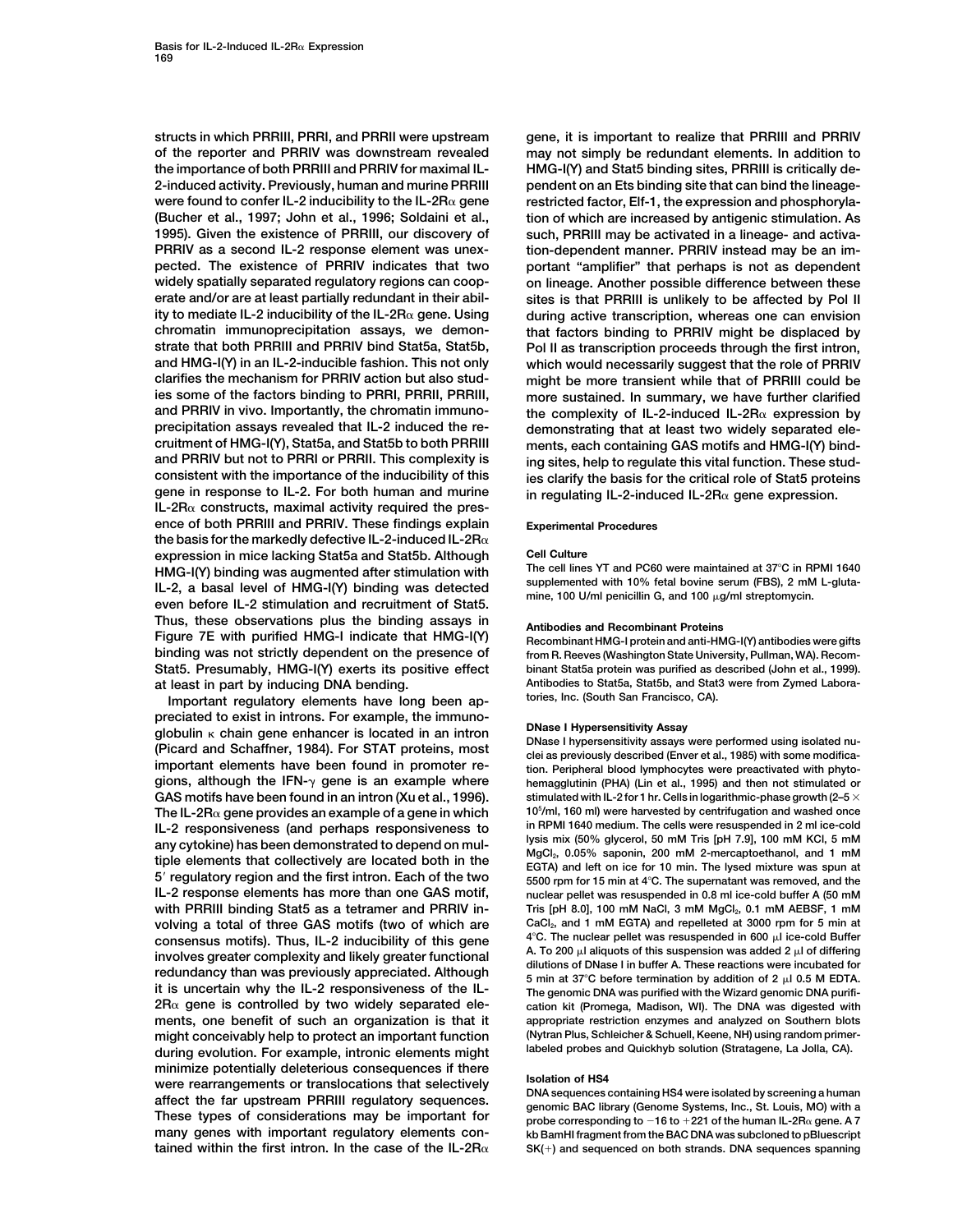**the murine IL-2R gene were isolated by screening a mouse geno- Uracil Interference Analyses mic BAC library (Genome Systems, Inc.) with a probe corresponding The uracil interference assay was performed essentially as de**to  $-257$  to  $+95$  of the murine IL-2R $\alpha$  gene. A 7 kb Ncol fragment from<br>the BAC DNA was subcloned to pLITMUS28 and was sequenced on

The GCG sequence analysis package (Wisconsin Package, Oxford The oligonucleotides were labeled with [ $\gamma$ <sup>-32</sup>P]ATP. Two PCR reac-<br>Molecular Group, Inc.) was used for dot plot analysis of pucleotide tions were performed (1 **Molecular Group, Inc.) was used for dot plot analysis of nucleotide tions were performed (15 cycles with the following profile: 94C, sequences. Sequence alignments were made with Clustal W (acces- 60 s; 50C, 10 s; 72C, 60 s); each reaction contained a different** sible via http://www2.ebi.ac.uk/clustalw/) (Thompson et al., 1994).

To test enhancer activity of human and murine PRRIV, we used<br>either the human (-689 to +109) or murine (-589 to +93) IL-2R<sub> $\alpha$ </sub><br>recombinant Stat5a protein, and binding reactions were loaded in<br>promoter framents respectiv either the human ( $-689$  to  $+109$ ) or murine ( $-589$  to  $+93$ ) IL-2R $\alpha$ either the human (-689 to +109) or murine (-589 to +93) IL-2R $\alpha$ <br>
promoter fragments, respectively, each of which was cloned in the<br>
HindIII site of the polylinker in the pGL3-Basic luciferase reporter<br>
HindIII site of t and Sacl sites in the polylinker, or downstream, in the Sall site.<br>
The Sacl site is, IN) at 37°C in 50  $\mu$  of PCR buffer, ethanol precipitated, and<br>
Human and murine PRRIV were also similarly cloned 5' or 3' of the clea

**performed with a kit (QuikChange, Stratagene, La Jolla, CA). Three** mutagenic primers (labeled AM for  $\alpha$ -mutagenic primers), AM1 **In Vitro DNase I Footprinting**<br>(+3509 to +3539; 5'-GAAGGCACCTTTGTCAAAACTGTGGAAATTC-3'), The +3269 to +3596 fragment, radiolabeled at either the top strand **(3509 to 3539; 5-GAAGGCACCTTTGTCAAAACTGTGGAAATTC-3), The 3269 to 3596 fragment, radiolabeled at either the top strand AM2 (3525 to 3557; 5-GAACTGTGGAAATTGTGAAAGTTTGTA or the bottom strand, was incubated with recombinant HMG-I and TGTCCC-3 digested with DNase I, as described previously (Reeves and Nissen, ), and AM3 (3566 to 3596; 5-CTTTCTTTCATTGTAG AAATTCTGTGATCAA-3), were used, respectively, to introduce the 1993). The optimal enzyme concentration and digestion time were** indicated (underlined) 2 bp changes into the GASc<sub>i</sub>, GASn, and determined empirically. Single-stranded DNA cleavage products<br>GASc<sub>il</sub> motif of human PRRIV. Analogously, primers AM4 (-3782 to were fractionated by electroph GASc<sub>"</sub> motif of human PRRIV. Analogously, primers AM4 (–3782 to state fractionated by electrophoresis on a 6% sequencing gel with -**3748; 5-CTGAGCAGTTTCTTGTAGAAAGTACCAAACATTTC-3) Maxam-Gilbert "G-lane" chemical cleavage products of naive DNA and AM5 (**-**3758 to** -**3714; 5-CCAAACATTTGTGAAAATAGAATT fragments serving as reference standards. GAGCAATTTCCTGATGAAGTG-3), were used to introduce the indicated 2 bp changes into the GASc and GASn motifs of human PRRIII. Analysis of Stat5a/Stat5b Double Knockout Mice Primers AM6 (3417 to 3459; 5-GTCAACTTGAGTGTTGGTAG Heterozygous Stat5a/Stat5b double knockout mice were obtained 5-CCAAAGCCACCATGGAACATGGCAAGGGTTGGTGAGGACAT mice and wild-type littermate controls, as determined by PCR. Mice CATAAGGGCAGATGGTCATTCTGAAGGTTTCCAAAGCCACC-3) formed under protocols approved by the National Institutes of Health were used to introduce the indicated changes into the HMG-I(Y) Animal Use and Care Committee and followed the National Institutes binding sites of human PRRIV. Primers AM9 (2662 to 2696; of Health guidelines "Using Animals in Intramural Research." Single-5-CTGAAGCCACCTTTGTTAAAACTGTGGAAACTC-3) and AM10 cell suspensions from spleens were prepared, and splenocytes (1 (2708 to 2744; 5-GATCATTTTTCATTGTAGAAATTCTGTAAT 106** CAAATCC-3'), were used to introduce the indicated 2 bp changes mil 2C11 anti-CD3∈mAb (PharMingen, San Diego, CA) in RPMI 1640<br>
into murine GASc<sub>i</sub> and GASc<sub>il</sub> motifs in murine PRRIV. Primer AM11 containing 10% FBS, 2 mM **(**-**1373 to** -**1329; 5-GCAGTTTCTTCTGATAAGTACCAGACATGGC cells were then cultured in the presence or absence of IL-2 for an TGATAA GAGAGTTG-3) was used to introduce the indicated 3 bp additional 48 hr. Splenocytes were stained after the initial 48 hr**

### **Transient Transfections and Luciferase Assays <b>(Becton Dickinson, San Jose, CA)**.

**Transient transfections of YT cells and PC60 cells were performed by the DEAE-dextran technique (Sompayrac and Danna, 1981). In Chromatin Immunoprecipitation** fected with 10  $\mu$ g supercoiled test plasmid and 40 ng pRL-SV40 as **g supercoiled test plasmid and 40 ng pRL-SV40 as sentially as described (Moreno et al., 1999). YT cells were incubated a transfection efficiency control; cells were then allowed to recover for 10 min at room temperature in tissue culture medium containing** medium alone or 2 nM human recombinant IL-2 for 18 hr, and the phate-buffered saline, repelleted, and lysed in lysis buffer (5 mM<br>cells were harvested and analyzed for luciferase activity using Ana-ppFFS [pH 8.0], 85 mM KC

**nant IL-2 (2 nM) for 30 min at 37C. EMSAs were performed as 0.1% SDS, 140 mM NaCl, and 1 protease inhibitors) followed by described previously (John et al., 1996) by using glycerol-containing immunoclearing with 20** 5% polyacrylamide gels (29:1) containing  $0.5 \times$  Tris-borate-EDTA **buffer. For supershifting assays, nuclear extracts were preincubated magnetic beads (Dynal, Lake Success, NY). Immunoprecipitations** for 10 min with antibodies to Stat3, Stat5a, or Stat5b (Zymed, South **San Francisco, CA). Oligonucleotide sequences from PRRIV used mune complexes were harvested with secondary antibodies linked as probes are shown in figures. to magnetic beads, and washed twice for 5 min in each of the**

scribed (Ausubel et al., 1987). Thymine was randomly replaced by deoxyuracil in DNA fragments containing GAS motifs by PCR ampli**both strands. fication using the following oligonucleotides as primers: UI1 (3474 to 3502; 5-AGAATCTCCTGGTATTACCAATATGGCAC-3) and UI2 Sequence Analysis (3622 to 3599; 5-AGAATTATTTTTGAGTCTAGAGGATAAAG-3). The amplified PCR products were separated in a 5% native polyacrylamide gel, recovered by electroelution, and used as probes**<br>To test enhancer cativity of human and muring PPPIV, we used  $(3 \times 10^5 \text{ cpm})$  for EMSA. The probes were incubated separately with SV40 promoter, which was inserted into the BgIII site of pGL3-Basic. SV40 promoter which was inserted into the BgIII site of pGL3-Basic. Site-directed mutagenesis of these PRRIV-pGL3 plasmids was loaded on a 6% polyacrylam

from Dr. James Ihle and mated to generate homozygous knockout were evaluated at 8-12 weeks of age. All experiments were per-**/ml) were stimulated in Falcon 3003 plates coated with 7.5 mg/ into murine GAScI and GAScII motifs in murine PRRIV. Primer AM11 containing 10% FBS, 2 mM glutamine and antibiotics for 48 hr. The** culture as well as after the additional 48 hr culture with anti-CD4**tants were verified by sequencing. PE, anti-CD8-APC, and anti-IL-2R(CD25)-FITC (all from Phar-Mingen) and analyzed using a FACSort with CELLQuest software**

**each case, 5 106 cells in logarithmic growth phase were trans- Chromatin immunoprecipitation (ChIP) assays were performed es-**1% formaldehyde. Cells were then pelleted, resuspended in phos-**PIPES [pH 8.0], 85 mM KCl, 0.5% NP40, and 1** $\times$  protease inhibitor **lytical Luminescence Laboratory equipment and the Dual luciferase cocktail [Roche Molecular Biochemicals, Indianapolis, IN]) for 10 assay system kit (Promega, Madison, WI). min on ice. Nuclei were pelleted and lysed in nuclei lysis buffer (50 mM Tris-HCl [pH 8.0], 10 mM EDTA, 1% SDS, and 1 protease Electrophoresis Mobility Shift Assays inhibitor cocktail). Lysed nuclei were sonicated using a microtip until Nuclear extracts were prepared as described (Schreiber et al., 1989) the average DNA fragment was 400 bp. Chromatin samples were filuted in 1 × RIPA buffer (1% Triton X-100, 0.1% deoxycholic acid, g sheared salmon sperm DNA, 50 g BSA, 20**  $\mu$ **, preimmune serum, and secondary antibodies linked to** were performed with 5 µg primary antibody overnight at 4°C. Im-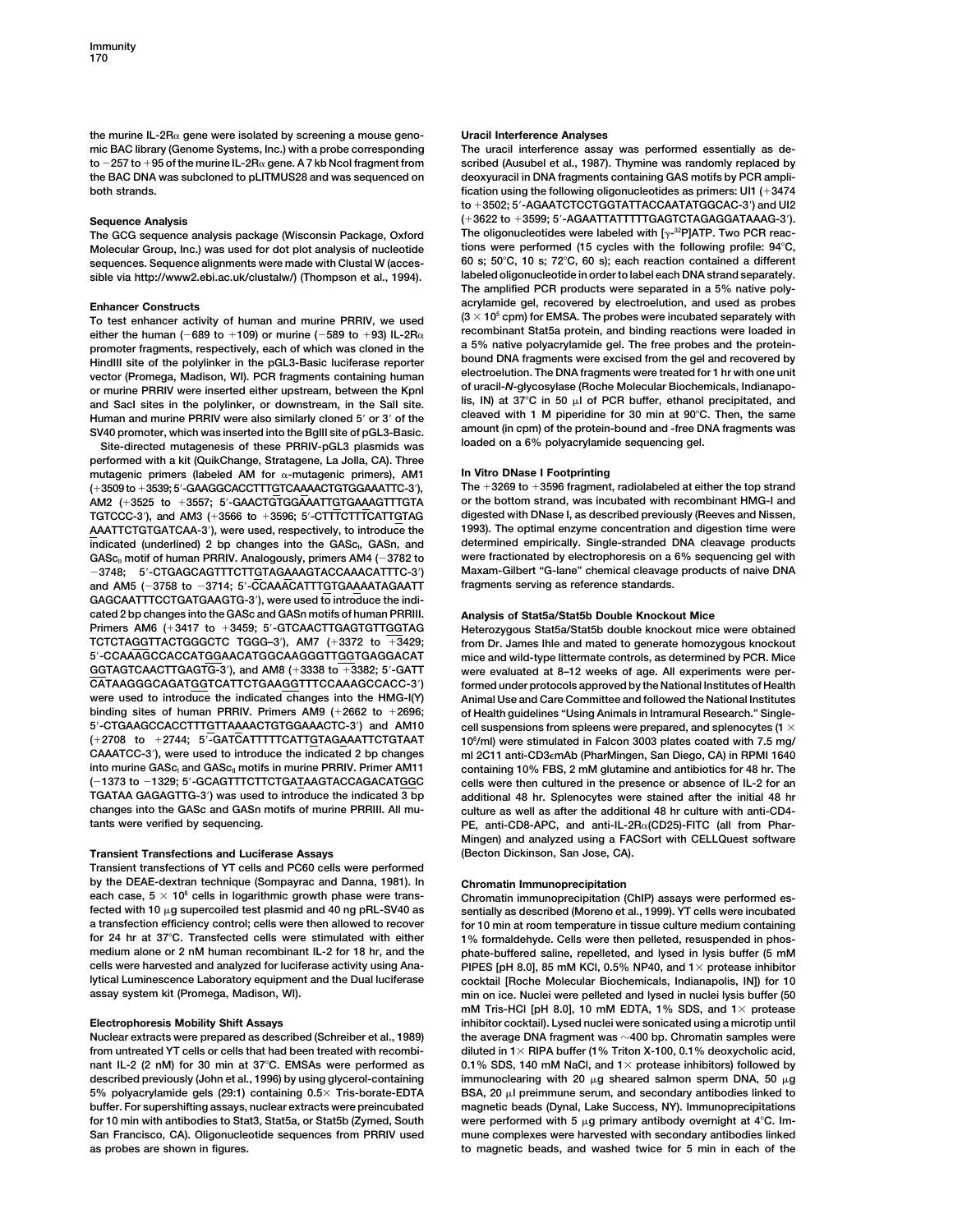**following buffers: 1 RIPA buffer, IP dilution buffer (0.01% SDS, physical interactions between Elf-1, HMG-I(Y), and NF-kappa B fam-1.1% Triton X-100, 1.2 mM EDTA, 16.7 mM Tris-HCl [pH 8.0], and ily proteins. Mol. Cell. Biol.** *15***, 1786–1796. 167 mM NaCl), dialysis buffer (2 mM EDTA, 50 mM Tris-HCl [pH John, S., Robbins, C.M., and Leonard, W.J. (1996). An IL-2 response 8.0], and 0.2% sarkosyl), TSE-500 (0.1% SDS, 1% Triton X-100, 2 element in the human IL-2 receptor alpha chain promoter is a com**mM EDTA, 20 mM Tris-HCl [pH 8.0], and 500 mM NaCl), and IP posite element that binds Stat5, Elf-1, HMG-I(Y) and a GATA family wash buffer (100 mM Tris-HCl [pH 8.0], 500 mM NaCl, 1% NP40,<br>and 1% deoxycholic acid). followed and The HCl [pH 8.0] and 1 mM EDTA). Immune complexes were<br>disrupted with elution buffer (50 mM NaHCO<sub>3</sub> and 1% SDS), and<br>covalent links were reversed by adding NaCl to a final concentration<br>of 300 mM and heating to 65°C f **of 300 mM and heating to 65°C for 6 hr. DNA was ethanol precipitated and further purified by proteinase K digestion, phenol/chloroform chromatin opening: stimulation of topoisomerase II and restriction extraction, and ethanol precipitated. DNA pellets were dissolved in enzyme cleavage of chromatin by distamycin. EMBO J.** *12***, 115–126.**  $50$   $\upmu$ I water, and 2  $\upmu$ **l were used as template for PCR reactions. The Lecine, P., Algarte, M., Rameil, P., Beadling, C., Bucher, P., Nabholz, TGCTCACCCTAC-3 (**-**300 to** -**CACTCTCTTCTCTC-3 (**-**58 to and PRRII, CH2-1, 5-ACGTCTAGAAAGAAAGTGGTC-3 (**-**3830) and CH2-2, 5-ACTAGGTTCATCCAGGACAGC-3 (**-**3667 to conformational study of the sequence specific binding of HMG-I (Y)** - $GATTCATAAGG-3'$  (+3329 to +3348), and CH3-2, 5'-TTGATCACA<br>CAATTCCTAC 3' (+3508 to +3348), and CH3-2, 5'-TTGATCACA Leung, K., and Nabel, G.J. (1988). HTLV-1 transactivator induces

**We thank Rosanne Spolski for assistance with the experiments to the nucleus. Cytokine Growth Factor Rev.** *8***, 313–332. shown in Figure 6; and Susan John, Jian-Xin Lin, Katsutoshi Ozaki, Lin, B.B., Cross, S.L., Halden, N.F., Roman, D.G., Toledano, M.B., Julie Bollenbacher, Rosanne Spolski, and other members of our and Leonard, W.J. (1990). Delineation of an enhancerlike positive laboratory for helpful advice and discussion. We also thank Jian- regulatory element in the interleukin-2 receptor alpha-chain gene. Xin Lin, Susan John, Keji Zhao, Kuan-Teh Jeang, and David Levens** Mol. Cell. Biol. 10, 850–853.<br>
for critical comments.

Ballard, D.W., Bonnieln, E., Lowenthal, J.W., Wano, Y., Franza, B.H.,<br>and Greene, W.C. (1988). HTLV-1 tax induces cellular proteins that<br>activate the kappa B element in the IL-2 receptor alpha gene. Sci-<br>ence 241, 1652–165

Bohnlein, E., Lowenthal, J.W., Siekevitz, M., Ballard, D.W., Franza,<br>B.R., and Greene, W.C. (1988). The same inducible nuclear proteins<br>regulates mitogen activation of both the interleukin-2 receptor- $\alpha$ <br>gene and type 1

**Bustin, M., and Reeves, R. (1996). High-mobility-group chromo-** *7***, 691–701.**

Udy, G.B., Davey, H.W., and Leonard, W.J. (1998). Stat5b is essential<br>for natural killer cell-mediated proliferation and cytolytic activity. J. group-1 (Y) nonhistone proteins with nucleosome core particles. J.<br>Exp. Med. 1

**terleukin-2 receptor alpha-chain gene expression: potential role of Reeves, R., and Wolffe, A.P. (1996). Substrate structure influences**

**M., and Imbert, J. (1996). Elf-1 and Stat5 bind to a critical element 280) and CH1-2, 5-TGCCTAG in a new enhancer of the human interleukin-2 receptor alpha gene. 78) were used to amplify PRRI Mol. Cell. Biol.** *16***, 6829–6840.**

Lehn, D.A., Elton, T.S., Johnson, K.R., and Reeves, R. (1988). A

GAATTCCTAG-3' (+3596 to +3578) were used to amplify PRRIV. Leung, K., and Nabel, G.J. (1988). HILV-1 transactivator induces<br>interleukin-2 receptor expression through an NF-kappa B-like factor. **Nature** *<sup>333</sup>***, 776–778. Acknowledgments**

**Lin, J.X., and Leonard, W.J. (1997). Signaling from the IL-2 receptor**

**for critical comments. Lin, J.X., Migone, T.S., Tsang, M., Friedmann, M., Weatherbee, J.A., Zhou, L., Yamauchi, A., Bloom, E.T., Mietz, J., John, S., et al. (1995). Received February 14, 2001; revised May 2, 2001. The role of shared receptor motifs and common Stat proteins in the generation of cytokine pleiotropy and redundancy by IL-2, IL-4, IL-7, References IL-13, and IL-15. Immunity** *2***, 331–339.**

Ausubel, F.M., Brent, R., Kingston, R.E., Moore, D., Smith, J.A.,<br>Seidman, J.G., and Struhl, K. (1987). Current Protocols in Molecular<br>Biology (New York: Wiley).<br>Ballard, D.W., Bohnlein, E., Lowenthal, J.W., Wano, Y., Fran

Bucher, P., Corthesy, P., Imbert, J., and Nabholz, M. (1997). A con-<br>served IL-2 responsive enhancer in the IL-2R alpha gene. Immunobi-<br>ology 198, 136–143. In the IL-2R alpha gene. Immunobi-<br>for Stat5a in IL-2-indiated IL

Suntain providents. and Leonard, W.J. (1997). Regulation. Prog. Nucleic Acid Res. Mol. Biol. 54, 35–100.<br>
Francois, C., Jacques, Y., Adelstein, S., and Leonard, W.J. (1994).<br>
Francois, C., Jacques, Y., Adelstein, S., and

by the transactivator gene of HTLV-I. Cell 49, 47–56.<br>
by the transactivator gene of HTLV-I. Cell 49, 47–56.<br>
Cross, S.L., Halden, N.F., Lenardo, M.J., and Leonard, W.J. (1989).<br>
Functionally distinct NF-kappa B binding si

The summary and IL-2 receptor alpha chain genes. Science 244,<br>In kappa and IL-2 receptor alpha chain genes. Science 244,<br>466–469.<br>group protein I/Y. J. Biol. Chem. 270, 4355–4360.

Enver, T., Brewer, A.C., and Patient, R.K. (1985). Simian virus 40-<br>mediated cis induction of the Xenopus beta-globin DNase I hyper-<br>sensitive site. Nature 318, 680–683.<br>Imada, K., Bloom, E.T., Nakajima, H., Horvath-Arcidi

John, S., Reeves, R.B., Lin, J.X., Child, R., Leiden, J.M., Thompson, Reeves, R., and Nissen, M.S. (1995). Cell cycle regulation and func-<br>C.B., and Leonard, W.J. (1995). Regulation of cell-type-specific in- tions of HMG-I